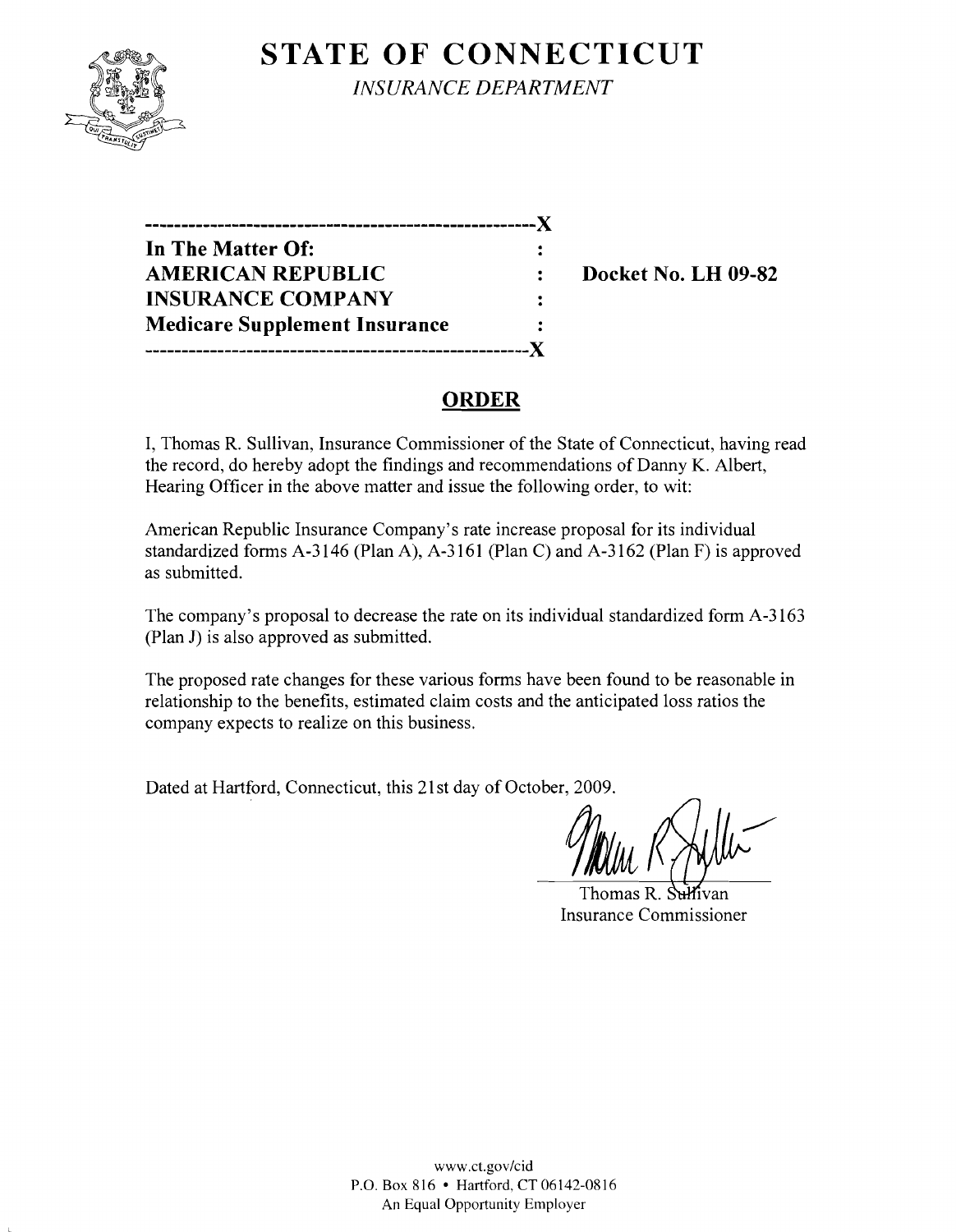# **STATE OF CONNECTICUT**



*INSURANCE DEPARTMENT* 

| ------------------------             |  |
|--------------------------------------|--|
| In The Matter Of:                    |  |
| <b>AMERICAN REPUBLIC</b>             |  |
| <b>INSURANCE COMPANY</b>             |  |
| <b>Medicare Supplement Insurance</b> |  |
|                                      |  |

**Docket No. LH 09-82** 

#### **PROPOSED FINAL DECISION**

### **1. INTRODUCTION**

The Insurance Commissioner of the State of Connecticut is empowered to review rates charged for individual and group Medicare supplement policies sold to any resident of this State who is eligible for Medicare. The source for this regulatory authority is contained in Chapter 700c and Section 38a-495a of the Connecticut General Statutes.

After due notice a hearing was held at the Insurance Department in Hartford on October 7, 2009 to consider whether or not the rate increase requested by American Republic Insurance Company on its individual standardized Medicare supplement business should be approved.

No individuals from the general public attended the hearing.

No representatives from American Republic attended the hearing.

The hearing was conducted in accordance with the requirements of Section 38a-474, Connecticut General Statutes, the Uniform Administrative Procedures Act, Chapter 54 of the Connecticut General Statutes, and the Insurance Department Rules of Practice, Section 38a-8-1 et seq. of the Regulations of Connecticut State Agencies.

A Medicare supplement (or Medigap) policy is a private health insurance policy sold on an individual or group basis which provides benefits that are additional to the benefits provided by Medicare. For many years Medicare supplement policies have been highly regulated under both state and federal law to protect the interests of persons eligible for Medicare who depend on these policies to provide additional coverage for the costs of health care.

Effective December 1,2005, Connecticut amended its program of standardized Medicare supplement policies in accordance with Section 38a-495a of the Connecticut General Statutes, and Sections 38a-495a-l through 38a-495a-21 of the Regulations of Connecticut Agencies. This program, which conforms to federal requirements, provides that all insurers offering Medicare supplement policies for sale in the state must offer the basic "core" package of benefits known as Plan A. Insurers may also offer anyone or more of eleven other plans (Plans B through L).

> www.ct.gov/cid P.O. Box816 • Hartford.CT06142-0816 An Equal Opportunity Employer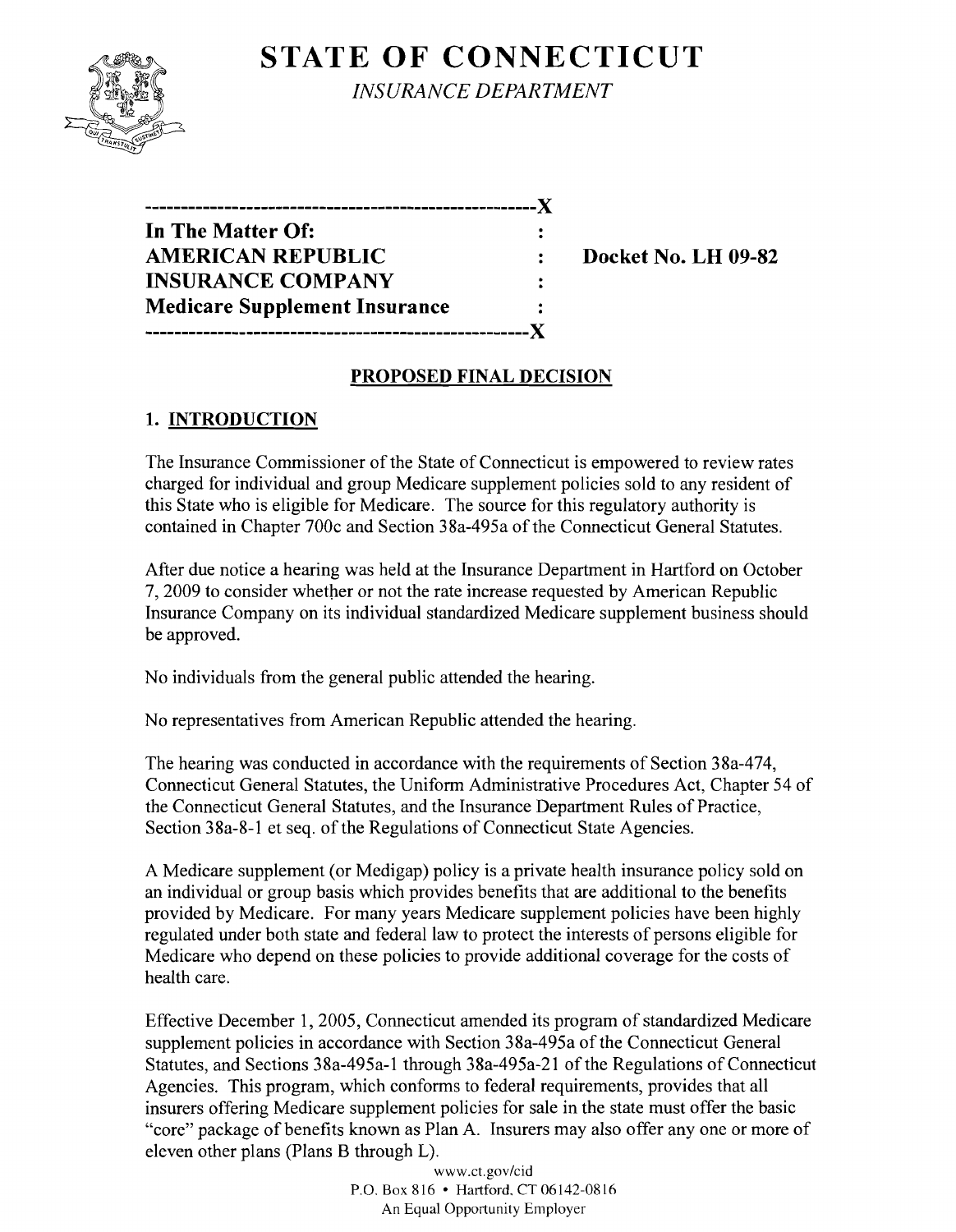Effective January 1,2006, in accordance with Section 38a-495c of the Connecticut General Statutes (as amended by Public Act 05-20) premiums for all Medicare supplement policies in the state must use community rating. Rates for Plans A through L must be computed without regard to age, gender, previous claims history or the medical condition of any person covered by a Medicare supplement policy or certificate.

The statute provides that coverage under Plan A through L may not be denied on the basis of age, gender, previous claims history or the medical condition of any covered person. Insurers may exclude benefits for losses incurred within six months from the effective date of coverage based on a pre-existing condition.

Effective October 1, 1998, carriers that offer Plan B or Plan C must make these plans as well as Plan A, available to all persons eligible for Medicare by reason of disability.

Insurers must also make the necessary arrangements to receive notice of all claims paid by Medicare for their insureds so that supplemental benefits can be computed and paid without requiring insureds to file claim forms for such benefits. This process of direct notice and automatic claims payment is commonly referred to as "piggybacking" or "crossover".

Sections 38a-495 and 38a-522 of the Connecticut General Statutes, and Section 38a-495a-l0 of the Regulations of Connecticut Agencies, state that individual and group Medicare supplement policies must have anticipated loss ratios of 65% and 75%, respectively. Under Sections 38a-495-7 and 38a-495a-10 of the Regulations of Connecticut Agencies, filings for rate increases must demonstrate that actual and expected losses in relation to premiums meet these standards, and anticipated loss ratios for the entire future period for which the requested premiums are calculated to provide coverage must be expected to equal or exceed the appropriate loss ratio standard.

Section 38a-473 of the Connecticut General Statutes provides that no insurer may incorporate in its rates for Medicare supplement policies factors for expenses that exceed 150% of the average expense ratio for that insurer's entire written premium for all lines of health insurance for the previous calendar year.

#### II. **FINDING OF FACT**

After reviewing the exhibits entered into the record of this proceeding, and utilizing the experience, technical competence and specialized knowledge of the Insurance Department, the undersigned makes the following findings of fact:

1. American Republic Insurance Company has requested the following rate increases for its individual and standardized Medicare supplement plans:

|              | Proposed           |
|--------------|--------------------|
| Form #       | <b>Rate Change</b> |
| $A-3146(A)$  | 9.3%               |
| $A-3161$ (C) | $9.4\%$            |
| $A-3162$ (F) | 7.3%               |
| $A-3163$ (J) | $-5.0\%$           |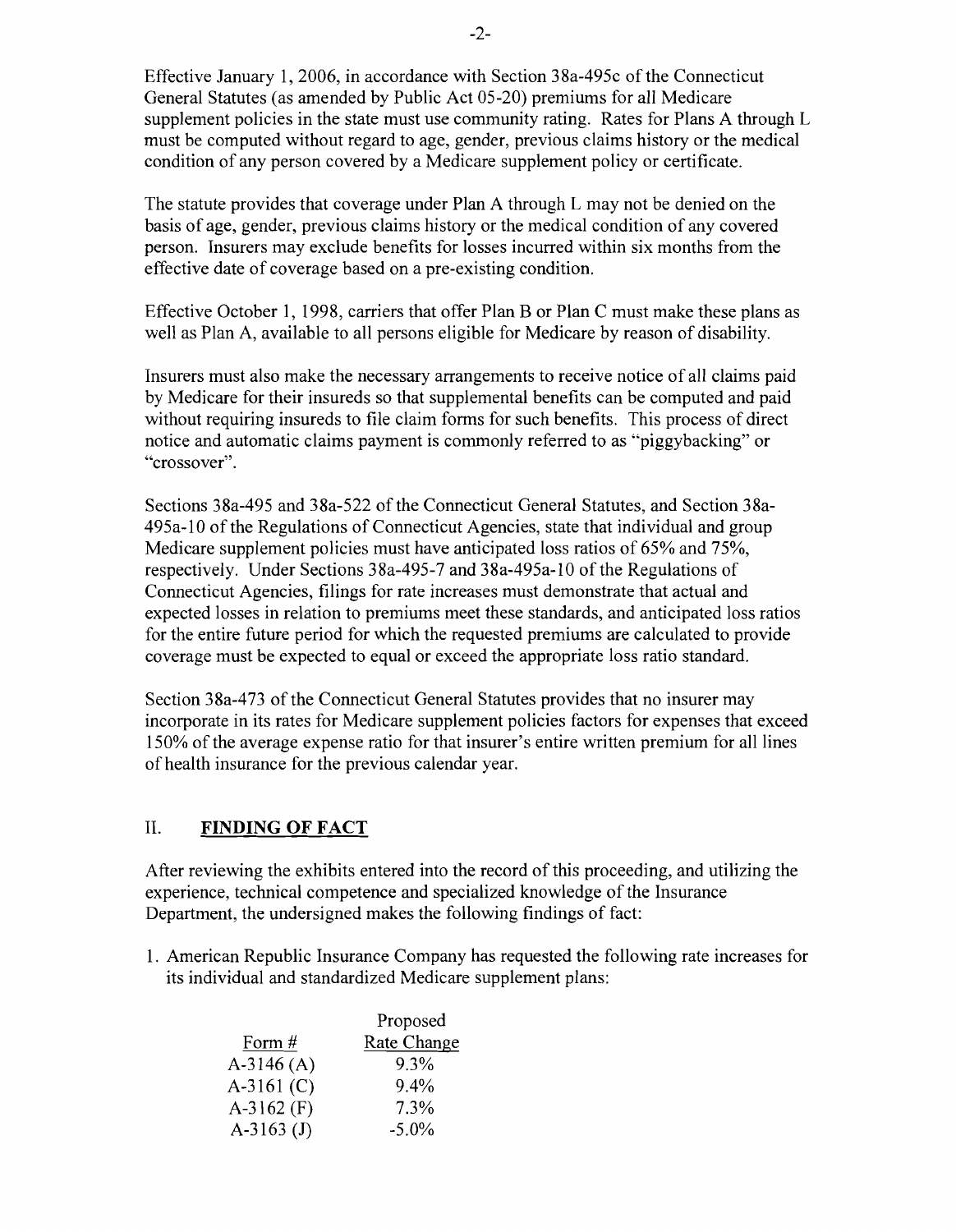2. The number of in-force policies as of 6/30/2009:

| Form #       | In-force $(CT)$ |
|--------------|-----------------|
| $A-3146(A)$  | 2               |
| $A-3161$ (C) | 18              |
| $A-3162$ (F) | 100             |
| $A-3163$ (J) |                 |

- 3. American Republic certified that their expense factors are in compliance with section 38a-473, C.G.S..
- 4. Effective 12/1/99, American Republic discontinued selling Medicare supplement products in Connecticut.
- 5. The company certified that it was in compliance with subsection (e) of section 38a-495c, C.G.S., relative to the automatic claims processing requirement (crossover/piggybacking).
- 6. The lifetime loss ratio for each form is expected to satisfy the Connecticut regulatory loss ratio requirement of 65%.
- 7. Below are incurred loss ratios for each form from inception through 7/31/2009:

| Form $#$     | Loss Ratio | Loss Ratio |
|--------------|------------|------------|
| $A-3146(A)$  | 88.0%      | 70.9%      |
| $A-3161$ (C) | 65.8%      | 70.2%      |
| $A-3162$ (F) | 72.3%      | 68.9%      |
| A-3163 $(J)$ | 73.3%      | 66.5%      |

8. Below are incurred loss ratios from  $1/1/2009$  through  $7/31/2009$ :

| Loss Ratio | Loss Ratio |
|------------|------------|
| 29.3%      | 67.5%      |
| 65.1%      | 77.2%      |
| 57.8%      | 73.1%      |
| 38.9%      | 48.0%      |
|            |            |

- 9. American Republic Insurance Company's 2009 Medicare supplement rate filing proposal is in compliance with the requirements of regulation 38a-474 as it applies to the contents of the rate submission as well as the actuarial memorandum.
- 10. The projected 2010 nationwide loss ratios with and without the proposed rate changes for each of the plans are as follows:

|        | <b>Without Rate</b> | With Rate |
|--------|---------------------|-----------|
| Form # | Change              | Change    |
| A-3146 | 70.2%               | 67.0%     |
| A-3161 | 80.3%               | 76.7%     |
| A-3162 | 76.2%               | 73.9%     |
| A-3163 | 51.1%               | 52.9%     |